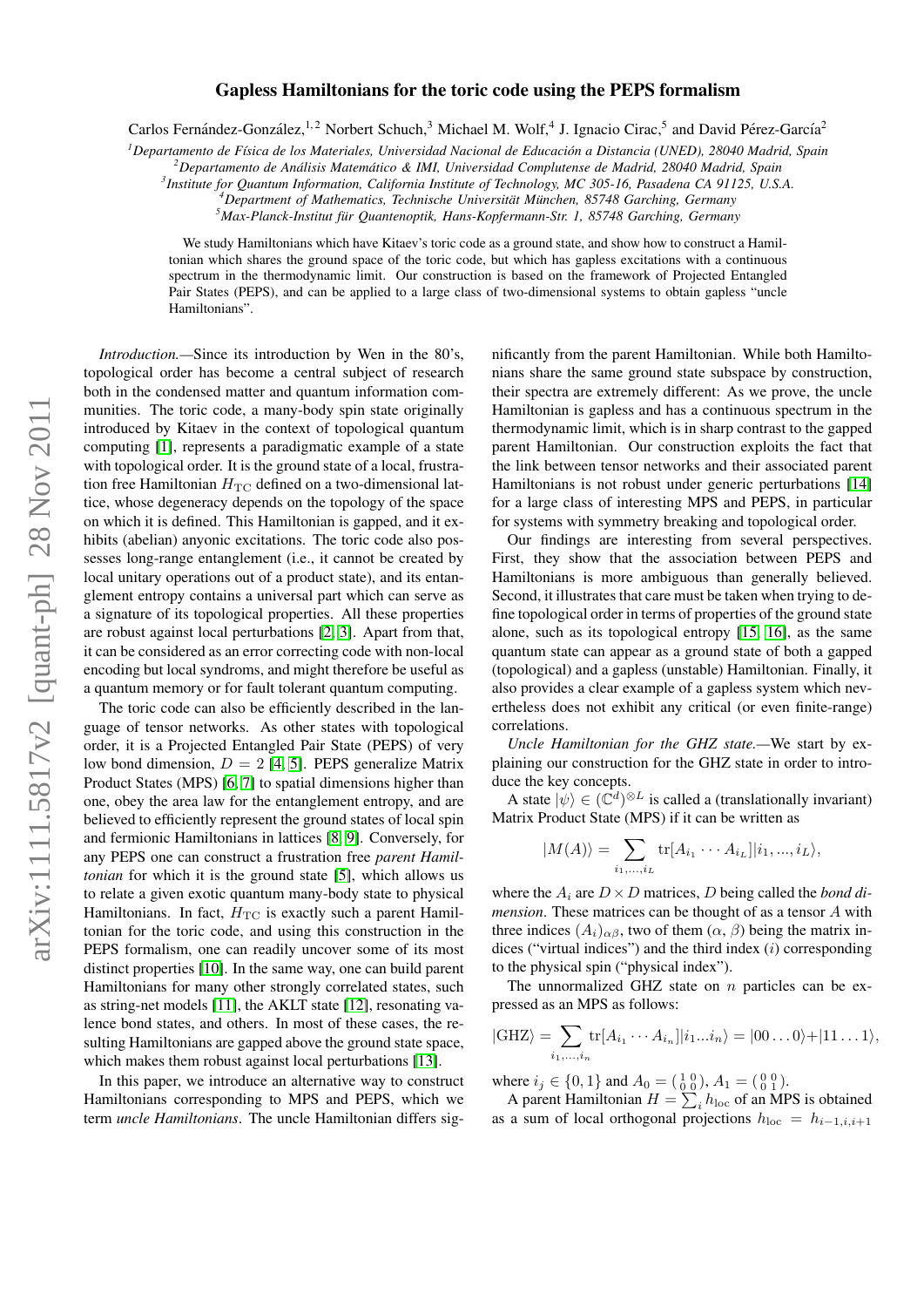

<span id="page-1-0"></span>FIG. 1: Construction of the uncle Hamiltonian. Any MPS and PEPS tensor A induces a corresponding parent Hamiltonian hloc. The *uncle Hamiltonian* is constructed by perturbing  $A \rightarrow A + \varepsilon P$ , computing its parent Hamiltonian  $h^{\epsilon}_{\text{loc}}$ , and finally taking  $\varepsilon$  to zero. As we show, the resulting uncle Hamiltonian  $h'_{\text{loc}} = \lim h_{\text{loc}}^{\varepsilon}$  can be very different from the parent Hamiltonian  $h_{\rm loc}.$ 

acting on three consecutive sites, each of them with kernel [\[7,](#page-3-6) [10\]](#page-3-9).

$$
\text{span}\left\{\sum_{i_1i_2i_3}\langle i|A_{i_1}A_{i_2}A_{i_3}|j\rangle|i_1i_2i_3\rangle, i,j\in\{0,1\}\right\};
$$

for the GHZ state, ker  $h_{\text{loc}} = \text{span}\{|000\rangle, |111\rangle\}$  [\[19\]](#page-3-16)

The parent Hamiltonian  $H$  is frustration free since its ground space is the intersection of these kernels. The GHZ state lies in the ground space, which is 2-dimensional and is spanned by the states  $|0\rangle^{\otimes n}$  and  $|1\rangle^{\otimes n}$ , and the Hamiltonian has an spectral gap between the ground space and the rest of energy levels.

Let us now perturb the GHZ state in the MPS representation, by considering small random linear perturbations of the matrices  $A_i$ ,

$$
A_0^{\varepsilon} = A_0 + \varepsilon \begin{pmatrix} a_0 & b_0 \\ c_0 & d_0 \end{pmatrix}, A_1^{\varepsilon} = A_1 + \varepsilon \begin{pmatrix} a_1 & b_1 \\ c_1 & d_1 \end{pmatrix}.
$$

The parent Hamiltonian  $H^{\varepsilon}$  corresponding to this new MPS is the sum of a new local projector  $h^{\varepsilon}_{\text{loc}}$  with

$$
\ker h^{\varepsilon}_{\text{loc}} = \text{span}\left\{ \sum_{i_1 i_2 i_3} \langle i | A^{\varepsilon}_{i_1} A^{\varepsilon}_{i_2} A^{\varepsilon}_{i_3} | j \rangle | i_1 i_2 i_3 \rangle, i, j \in \{0, 1\} \right\}.
$$

This kernel is spanned by the vectors

$$
|000\rangle + O(\varepsilon) ,
$$
  
\n
$$
|111\rangle + O(\varepsilon) ,
$$
  
\n
$$
\varepsilon [b_0|000\rangle + (b_0 + b_1)(|001\rangle + |011\rangle) + b_1|111\rangle] + O(\varepsilon^2) ,
$$
  
\n
$$
\varepsilon [c_0|000\rangle + (c_0 + c_1)(|100\rangle + |110\rangle) + c_1|111\rangle] + O(\varepsilon^2) ,
$$

or equivalently by the vectors

$$
|000\rangle + O(\varepsilon), \quad |0+1\rangle + O(\varepsilon),
$$
  

$$
|111\rangle + O(\varepsilon), \quad |1+0\rangle + O(\varepsilon),
$$

as long as  $b_0 + b_1 \neq 0$  and  $c_0 + c_1 \neq 0$ , which holds for almost every perturbation.  $[|0+1\rangle$  denotes  $|0\rangle|+\rangle|1\rangle$ , etc., where  $|+\rangle = (|0\rangle + |1\rangle)/\sqrt{2}$ ]

As we let  $\varepsilon$  tend to 0, this local projector does not converge to the original  $h_{i-1,i,j+1}$ . Instead, it converges to a projector with kernel span $\{|000\rangle, |0+1\rangle, |1+0\rangle, |111\rangle\}$ , which we

denote by  $h'_{\text{loc}} = h'_{i-1,i,i+1}$  for the corresponding sites. The resulting global Hamiltonian  $H' = \sum_i h'_{i-1,i,i+1}$  is the one we will call the *uncle Hamiltonian*. As ker  $h_{\text{loc}} \subset \text{ker } h'_{\text{loc}}$ ,  $H'$  has all the ground states of  $H$  and is thus frustration free. On the other hand, the presence of the vector  $|0+1\rangle$  in the ground state subspace also allows for zero-momentum superpositions of "domain walls" between domains of 0's and 1's,  $\cdots + |\dots 001 \dots\rangle + |\dots 011 \dots\rangle + \cdots$ , and correspondingly for  $|1+0\rangle$ . However, it is easy to see that these configurations cannot exist in the ground space given periodic boundary conditions (there need to be an even number of domain walls, but they are not allowed to meet), and thus, the ground state subspace for  $H'$  is the same as for the parent Hamiltonian  $H$ . On the other hand,  $H'$  is gapless in the thermodynamic limit, and moreover, its spectrum is the whole positive real line  $\mathbb{R}^+$ . This can be proven utilizing the "domain wall superpositions" mentioned above, by using the unnormalized states

$$
|\varphi_{r,A}\rangle = \sum_{\substack{1 \le i < j \le A, \\ 2 \le j-i \le r}} |\dots 0\rangle |0^1 0 \dots 0^i 1 1 \dots 1^j 0 \dots 0^A\rangle |0 \dots \rangle,
$$
\n(1)

where the superscripts indicate the position of the corresponding site. The  $|\phi_{r,A}\rangle$  are orthogonal to the ground space and have energy as close to  $C/(r-1)$  as desired if we allow both the chain length and  $A$  grow, for some given constant  $C$  and any  $r$ , which implies the existence of low eigenvalues tending to 0. The locality of the uncle Hamiltonian renders it possible to concatenate approximate eigenvectors in the thermodynamic limit and therefore to conclude that the sum of two elements in the spectrum is also in the spectrum, which finally allows to prove that the spectrum of  $H'$  becomes continuous in the thermodynamic limit,  $\sigma(H') = \mathbb{R}^+$ . Moreover, the spectra of  $H'$  acting on finite size chains tend to be dense on the positive real line as the size of the chain grows. A detailed analysis is given in Ref. [\[17\]](#page-3-17), where it is also shown that in one dimension, this behavior occurs for any MPS with degenerate parent Hamiltonian (i.e., non-injective MPS). In contrast, for systems with unique ground states (i.e., injective MPS) the parent Hamiltonian is robust under perturbations. However, one can still construct gapless uncle Hamiltonians by taking non-injective MPS representations of these states, but in this case the similarities between parent and uncle Hamiltonians are weaker [\[17\]](#page-3-17).

*The toric code as a PEPS.—*Projected Entangled Pair States (PEPS) are the natural generalization of MPS to general lattices. For simplicity, we restrict to square lattices. Then, the three-index tensors A have to be replaced by five-index tensors, with four virtual indices and one physical index. The virtual indices of each tensor are contracted with the corresponding indices of the adjacent tensors as depicted in Fig. [2,](#page-2-0) where connected lines denote the contraction of indices. The physical index will be denoted by a black dot in the upper left corner of each tensor, and should be thought of as a tensor leg pointing out of the paper.

Under certain conditions on the tensors [\[10\]](#page-3-9), a parent Hamiltonian can be constructed by considering local projec-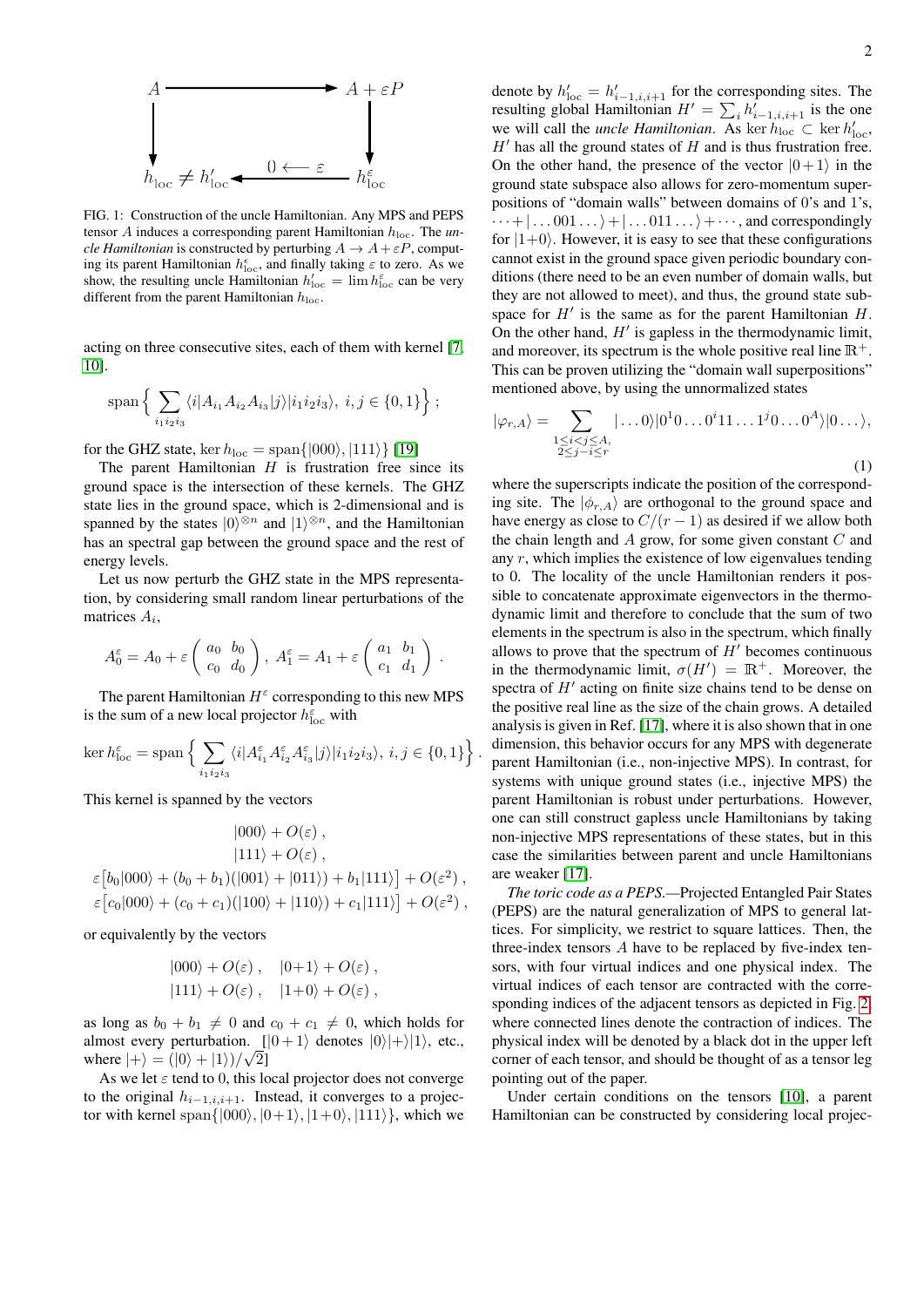

<span id="page-2-0"></span>FIG. 2: Graphical description of PEPS.

tions  $h_{\text{loc}}$  for every  $2 \times 2$  region onto the orthogonal complement of the space

<span id="page-2-1"></span>
$$
\ker h_{\text{loc}} = \left\{ \left[ \begin{array}{ccc} \overrightarrow{A} & \overrightarrow{B} \\ \overrightarrow{C} & \overrightarrow{D} \\ \overrightarrow{C} & \overrightarrow{D} \end{array} \right], b \text{ boundary tensor} \right\} \quad (2)
$$

(spanned by all the possible boundary tensors  $b$ ), and summing these local projectors to construct a global Hamiltonian. The ground space of this parent Hamiltonian is the intersection of the kernels of the local projectors.

A PEPS representation of the toric code can be obtained by considering a PEPS with bond dimension two, and associating the virtual space with the physical space at every site,  $\mathbb{C}^{d} = (\mathbb{C}^{2})^{\otimes 4}$ . The tensor E at every site is then the orthogonal projection onto the space of even spin configuration in the virtual space,  $E|ijkl\rangle = (1 + (-1)^{i+j+k+l})|ijkl\rangle/2$ .

The ground space of the parent Hamiltonian for this PEPS is locally equivalent to the toric code. A detailed treatment of this relationship can be found in [\[10\]](#page-3-9).

*Uncle Hamiltonian for the toric code.—*Let us now derive the uncle Hamiltonian for the toric code. This will be done as for the GHZ state, cf. Fig. [1:](#page-1-0) We perturb the toric code tensors, derive the corresponding parent Hamiltonian, and take the limit of vanishing perturbations. The specific perturbation we consider, which we denote by  $O$ , is the projection complementary to  $E, O = \mathbb{I} - E$ , the projection onto the space of odd spin configurations.

The 2  $\times$  2-site local Hamiltonian  $h^{\varepsilon}_{\text{loc}}$  is obtained from Eq. [\(2\)](#page-2-1) by letting each of the four tensors be  $E + \varepsilon O$ . In the limit  $\varepsilon \to 0$ , we obtain a new projector  $h'_{\text{loc}} = \lim h^{\varepsilon}_{\text{loc}}$ different from the local projector  $h_{\text{loc}}$  we started with: The new local Hamiltonian  $h'_{\text{loc}}$  is the projector onto the orthogonal complement of  $E_{22} + O_{22} = \ker h'_{loc}$ , where

<span id="page-2-2"></span>

and the sum runs over the positions which the single  $O$  tensor above may occupy among the four tensors appearing.  $E_{22}$ is defined analogouly, but contains only  $E$  tensors. Note that  $E_{22}$  will only be non-vanishing for even boundary conditions  $b$ , whereas for  $O_{22}$  this will only be the case for odd boundary conditions. The space  $E_{22}$  plays the role span $\{ |000\rangle, |111\rangle \}$ did in the uncle Hamiltonian of the GHZ state, and  $O_{22}$  plays the role of span $\{|0+1\rangle, |1+0\rangle\}$ . Intuitively, while  $E_{22}$  only supports states without anyonic excitations,  $O_{22}$  allows for configurations with exactly one anyon which is distributed in a uniform superposition. As with the domain walls in 1D, the idea is that such configurations cannot appear in the ground state subspace as anyons come in pairs, but two excitations are not allowed to meet; however, such configurations with delocalized anyon pairs will have low energy.

The new uncle Hamiltonian  $H'$  is constructed again as the sum over all  $2 \times 2$  regions of the local projector  $h'_{\text{loc}}$ . When considering an  $n \times m$  contractible region R, and the sum of the local projectors acting entirely in this region, one finds that the kernel of this sum has the same structure as the kernel of a single projector:

<span id="page-2-3"></span>
$$
\ker\left(\sum_{R}h'_{\text{loc}}\right) = \bigcap_{R} \ker h'_{\text{loc}} = E_{nm} + O_{nm} ,
$$

with definitions for  $E_{nm}$  and  $O_{nm}$  similar to Eq. [\(3\)](#page-2-2); the detailed proof is given in Appendix A. However, the O subspace vanishes when considering the whole lattice and imposing periodic boundary conditions, as those are automatically even (see Appendix A). Therefore, the global ground space of the new Hamiltonian is the same as the ground space of the toric code parent Hamiltonian.

*Spectrum of the uncle Hamiltonian.—*Let us now show that the uncle Hamiltonian for the toric code is gapless with continuous spectrum in the thermodynamic limit. As we did with the GHZ uncle Hamiltonian, we will consider a family of low energy states which are orthogonal to the ground space. Given any integer value of  $r$ , we may take two contractible rectangles  $R_1$  and  $R_2$  of size  $r \times r$  which are separated by at least two sites. We construct a family of unnormalized states  $|\phi_r\rangle$ by placing at these two regions the tensor  $O_{rr}$  [cf. Eq. [\(3\)](#page-2-2)], and setting all remaining tensors to E:

$$
|\phi_r\rangle = \sum_{\substack{\mathbf{p},\mathbf{c}\\ \mathbf{p},\mathbf{c}\\ \mathbf{p},\mathbf{c}\\ \mathbf{p},\mathbf{c}\\ \mathbf{p},\mathbf{c}\\ \mathbf{p},\mathbf{c}\\ \mathbf{p},\mathbf{c}\\ \mathbf{p},\mathbf{c}\\ \mathbf{p},\mathbf{c}\\ \mathbf{p},\mathbf{c}\\ \mathbf{p},\mathbf{c}\\ \mathbf{p},\mathbf{c}\\ \mathbf{p},\mathbf{c}\\ \mathbf{p},\mathbf{c}\\ \mathbf{p},\mathbf{c}\\ \mathbf{p},\mathbf{c}\\ \mathbf{p},\mathbf{c}\\ \mathbf{p},\mathbf{c}\\ \mathbf{p},\mathbf{c}\\ \mathbf{p},\mathbf{c}\\ \mathbf{p},\mathbf{c}\\ \mathbf{p},\mathbf{c}\\ \mathbf{p},\mathbf{c}\\ \mathbf{p},\mathbf{c}\\ \mathbf{p},\mathbf{c}\\ \mathbf{p},\mathbf{c}\\ \mathbf{p},\mathbf{c}\\ \mathbf{p},\mathbf{c}\\ \mathbf{p},\mathbf{c}\\ \mathbf{p},\mathbf{c}\\ \mathbf{p},\mathbf{c}\\ \mathbf{p},\mathbf{c}\\ \mathbf{p},\mathbf{c}\\ \mathbf{p},\mathbf{c}\\ \mathbf{p},\mathbf{c}\\ \mathbf{p},\mathbf{c}\\ \mathbf{p},\mathbf{c}\\ \mathbf{p},\mathbf{c}\\ \mathbf{p},\mathbf{c}\\ \mathbf{p},\mathbf{c}\\ \mathbf{p},\mathbf{c}\\ \mathbf{p},\mathbf{c}\\ \mathbf{p},\mathbf{c}\\ \mathbf{p},\mathbf{c}\\ \mathbf{p},\mathbf{c}\\ \mathbf{p},\mathbf{c}\\ \mathbf{p},\mathbf{c}\\ \mathbf{p},\mathbf{c}\\ \mathbf{p},\mathbf{c}\\ \mathbf{p},\mathbf{c}\\ \mathbf{p},\mathbf{c}\\ \mathbf{p},\mathbf{c}\\ \mathbf{p},\mathbf{c}\\ \mathbf{p},\mathbf{c}\\ \mathbf{p},\mathbf{c}\\ \mathbf{p},\mathbf{c}\\ \mathbf{p},\mathbf{c}\\ \mathbf{p},\mathbf{c}\\ \mathbf{p},\mathbf{c}\\ \mathbf{p},\mathbf{c}\\ \mathbf{p},\mathbf{c}\\ \mathbf{p},\mathbf{c}\\ \mathbf
$$

This is, each of the gray regions contains exactly one O tensor and E's otherwise, and the sum runs over the position of the two  $O$ 's.

The norm of all these summands is the same, say  $C$ . This value depends only on the total dimension of the lattice. The norm of any of these  $|\phi_r\rangle$  is  $Cr^2$  (since the summands are mutually orthogonal and there are  $r<sup>4</sup>$  of them), but only the  $h'_{\text{loc}}$  which overlap with the boundary of these regions contribute a positive energy. There are only 8r of them, 4r acting on the left and 4r acting on the right region. For each of them at most  $2r^2$  summands from [\(4\)](#page-2-3) add any energy: there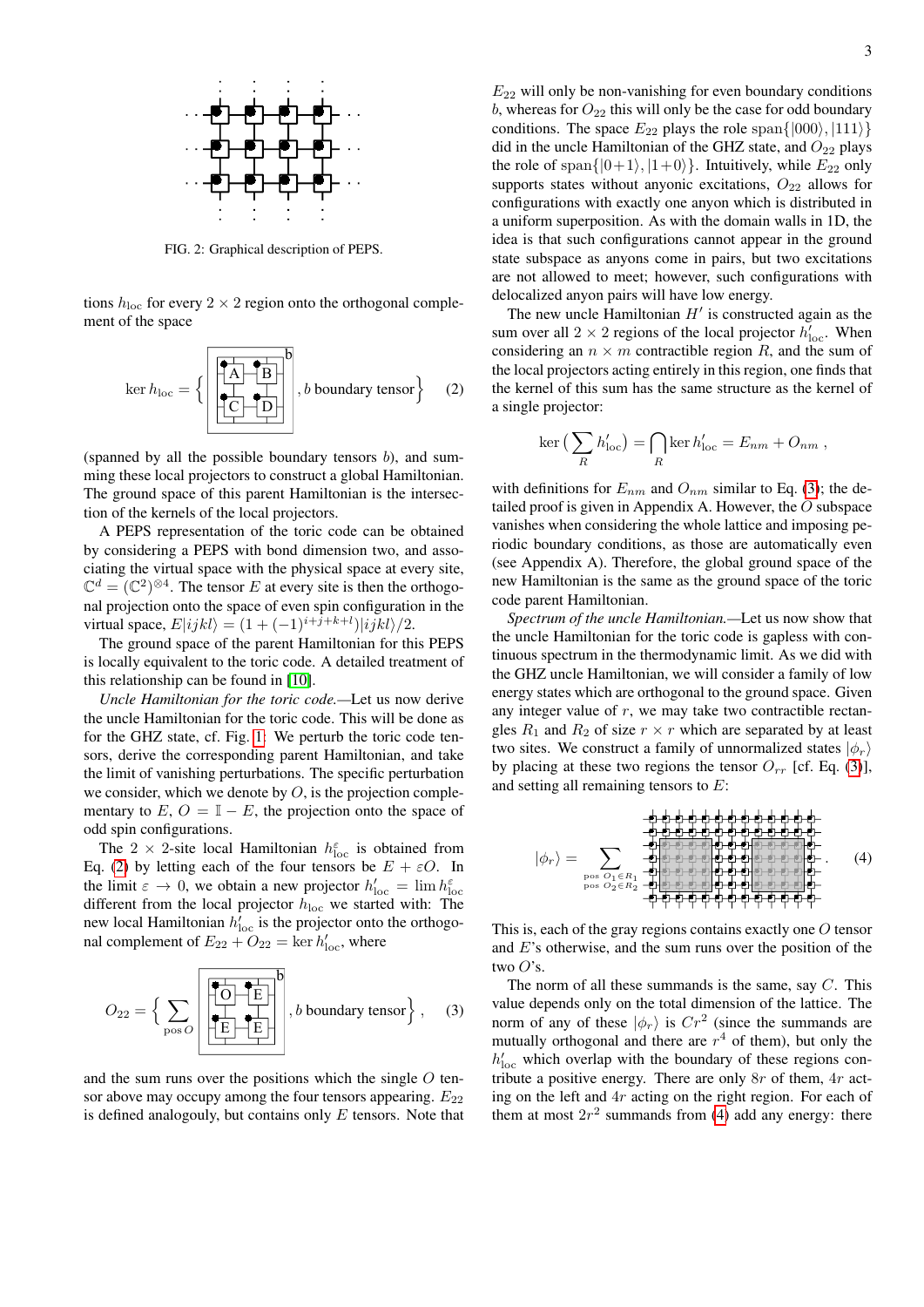are at most two ways  $O$  can overlap with the Hamiltonian term, and the  $r^2$  comes from the O in the other region. Hence  $\langle \phi_r | H' | \phi_r \rangle \leq C^2 O(r^3)$ , and the energy  $\langle \phi_r | H' | \phi_r \rangle / \langle \phi_r | \phi_r \rangle$ of these states decreases as  $O(1/r)$ . Altogether, this proves that  $H'$  is gapless.

In order to prove that the spectra of these Hamiltonians tend to become dense in the positive real line  $\mathbb{R}^+$ , we fix one of the dimensions of the system—let us choose the vertical one and let the other go to infinity. This results in an MPS-like problem, in which we can take the thermodynamic limit.

Since the vertical dimension is fixed  $-$  let us say its value is N – the regions used to construct the states  $|\phi_r\rangle$  from [\(4\)](#page-2-3) cannot grow indefinitely. We can consider instead similar unnormalized states  $|\phi_{r,N}\rangle$ , coming from  $r \times N$  regions, to prove the existence of a suitable set of elements in the spectrum  $\{\lambda_i\}$ tending to 0, from which it can be shown that any finite sum of these values also lies in the spectrum. These finite sums are dense in  $[0, \infty)$ , which therefore coincides with the spectrum due to its necessary closedness.

The same values  $\sum \lambda_i$  lie close to eigenvalues of the uncle Hamiltonian for some finite sized –but big enough– lattices. Hence the spectra of the finite sized uncle Hamiltonians tend be dense in  $[0, \infty)$ .

The analogue proof for the uncle Hamiltonian of the GHZ is detailed in [\[17\]](#page-3-17), and a sketch of the steps adapted to the toric code can be found in Appendix B.

*Conclusions.—*In this paper, we have used the framework of PEPS to study different ways in which strongly correlated quantum systems can appear as ground states of local Hamiltonians. In particular, we have introduced the *uncle Hamiltonian* of a PEPS, which contrasts with the usually considered parent Hamiltonian. The uncle Hamiltonian is obtained by perturbing the PEPS tensors, computing the corresponding parent Hamiltonian, and then taking the perturbation to zero. As parent Hamiltonians of systems with degenerate ground states are not robust under perturbations of the tensors, the resulting uncle Hamiltonian behaves very different from the parent Hamiltonian: While the parent and the uncle Hamiltonian share the same ground state space, the uncle is gapless with a continuous spectrum in the thermodynamic limit, thus behaving very differently. We have demonstrated our approach with Kitaev's toric code: The resulting uncle Hamiltonian has the toric code state as its ground state, however, it is gapless and thus does not yield a topologically protected system. This both demonstrates the ambiguity in the association of PEPS with local Hamiltonians, and the subtleties one has to take care of when identifying topological order from the ground state rather than the properties of the interaction.

*Acknowledgments.—*We specially thank Bruno Nachter-

gaele for useful comments and discussions. This work has been partially funded by the Spanish grants I-MATH, MTM2008-01366, S2009/ESP-1594 and QUITEMAD, the European project QUEVADIS, the Gordon and Betty Moore Foundation through Caltech's Center for the Physics of Information, the NSF Grant No. PHY-0803371, and the ARO Grant No. W911NF-09-1-0442. We also acknowledge the hospitality of the Centro de Ciencias de Benasque Pedro Pascual and of the Perimeter Institute, where part of this work was carried out.

- <span id="page-3-0"></span>[1] A. Kitaev, Ann. Phys. **303**, 2 (2003), [quant-ph/9707021.](http://arxiv.org/abs/quant-ph/9707021)
- <span id="page-3-1"></span>[2] S. Bravyi, M. Hastings, and S. Michalakis, J. Math. Phys. 51, 093512 (2010), [arXiv:1001.0344.](http://arxiv.org/abs/1001.0344)
- <span id="page-3-2"></span>[3] S. Bravyi and M. B. Hastings, (2010), [arXiv:1001.4363.](http://arxiv.org/abs/1001.4363)
- <span id="page-3-3"></span>[4] F. Verstraete and J. I. Cirac, Phys. Rev. A **70**, 060302 (2004), [quant-ph/0311130;](http://arxiv.org/abs/quant-ph/0311130) F. Verstraete and J. I. Cirac, (2004), [cond](http://arxiv.org/abs/cond-mat/0407066)[mat/0407066.](http://arxiv.org/abs/cond-mat/0407066)
- <span id="page-3-4"></span>[5] F. Verstraete, M. M. Wolf, D. Perez-Garcia, and J. I. Cirac, Phys. Rev. Lett. 96, 220601 (2006), [quant-ph/0601075.](http://arxiv.org/abs/quant-ph/0601075)
- <span id="page-3-5"></span>[6] M. Fannes, B. Nachtergaele, and R. F. Werner, Commun. Math. Phys. 144, 443 (1992).
- <span id="page-3-6"></span>[7] D. Perez-Garcia, F. Verstraete, M. M. Wolf, and J. I. Cirac, Quant. Inf. Comput. 7, 401 (2007), [quant-ph/0608197.](http://arxiv.org/abs/quant-ph/0608197)
- <span id="page-3-7"></span>[8] M. B. Hastings, Phys. Rev. B 76, 035114 (2007), [cond](http://arxiv.org/abs/cond-mat/0701055)[mat/0701055.](http://arxiv.org/abs/cond-mat/0701055)
- <span id="page-3-8"></span>[9] C. V. Kraus, N. Schuch, F. Verstraete, and J. I. Cirac, Phys. Rev. A 81, 052338 (2010), [arXiv:0904.4667.](http://arxiv.org/abs/0904.4667)
- <span id="page-3-9"></span>[10] N. Schuch, I. Cirac, and D. Pérez-García, Annals of Physics 325, 2153 (2010), [arXiv:1001.3807.](http://arxiv.org/abs/1001.3807)
- <span id="page-3-10"></span>[11] M. A. Levin and X.-G. Wen, Phys. Rev. B 71, 045110 (2005), [cond-mat/0404617.](http://arxiv.org/abs/cond-mat/0404617)
- <span id="page-3-11"></span>[12] A. Affleck, T. Kennedy, E. H. Lieb, and H. Tasaki, Commun. Math. Phys. 115, 477 (1988).
- <span id="page-3-12"></span>[13] S. Michalakis and J. Pytel, (2011), [arXiv:1109.1588.](http://arxiv.org/abs/1109.1588)
- <span id="page-3-13"></span>[14] X. Chen, B. Zeng, Z. C. Gu, I. Chuang, X. G. Wen, Phys. Rev. B 82, 165119 (2010), [arXiv:1003.1774.](http://arxiv.org/abs/1003.1774)
- <span id="page-3-14"></span>[15] M. Levin and X.-G. Wen, Phys. Rev. Lett. 96, 110405 (2006), [cond-mat/0510613.](http://arxiv.org/abs/cond-mat/0510613)
- <span id="page-3-15"></span>[16] A. Kitaev and J. Preskill, Phys. Rev. Lett. **96**, 110404 (2006), [hep-th/0510092.](http://arxiv.org/abs/hep-th/0510092)
- <span id="page-3-17"></span>[17] C. Fernández-González, N. Schuch, M. M. Wolf, J. I. Cirac, and D. Pérez-García, in preparation.
- <span id="page-3-18"></span>[18] J. B. Conway, *A course in Functional Analysis*, Springer (1990).
- <span id="page-3-16"></span>[19] The parent Hamiltonian is usually obtained by considering local projectors on just two sites, but we need three sites for our construction in this specific case. A discussion on the need of either two or three sites and its relationship with bond and physical dimensions can be found in [17].

## Appendix A: Ground space of the uncle Hamiltonian for the toric code

In this appendix, we derive the structure of the ground space of the toric code uncle Hamiltonian. Recall first how parent and uncle Hamiltonians are constructed. Being E (O) the orthogonal projection on  $(\mathbb{C}^2)^{\otimes 4}$  onto the subspace of even (odd) spin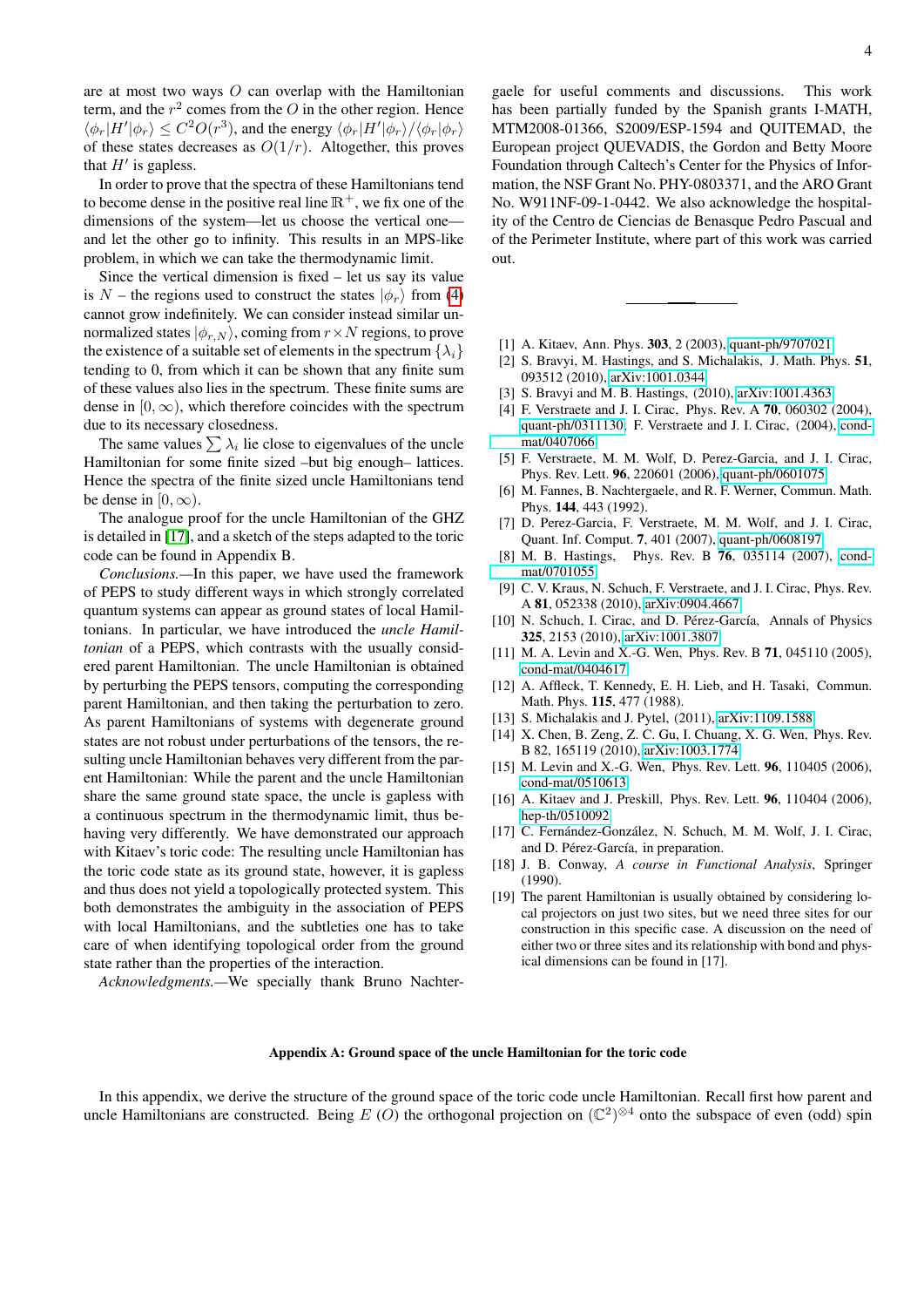$$
E_{22} = \left\{ \left[ \begin{array}{|c|c|} \hline \overline{E} & \overline{E} \\ \hline \overline{E} & \overline{E} \\ \hline \overline{E} & \overline{E} \\ \hline \end{array} \right], \ B \ boundary \ condition \right\}
$$

and

O<sup>22</sup> = n X pos O O E E E B , B boundary conditiono .

The parent Hamiltonian is then constructed as the sum over every  $2 \times 2$  square sublattice of the projection  $h_{\text{loc}}$  onto the orthogonal complement of  $E_{22}$  (that is, ker  $h_{loc} = E_{22}$ ). The uncle Hamiltonian is constructed in the same way, but its local Hamiltonian  $h'_{\text{loc}}$  has as kernel the space  $E_{22} + O_{22}$ .

The structure of the ground space of the parent Hamiltonian can be found in [\[10\]](#page-3-9). We will follow here the same steps in deriving the ground state subspace of the uncle Hamiltonian, allowing the reader interested in further details to find them in [\[10\]](#page-3-9).

We will prove in Proposition 1 that the intersection of the kernels of a family of local Hamiltonians  $h'_{\text{loc}}$  effectively acting on a given sublattice with dimension  $n \times m$ , which we will call  $S_{nm}$ , keeps having the same structure. It is the vector space:

$$
S_{nm} = E_{nm} + O_{nm}
$$

where

$$
E_{nm} = \text{span}\left\{\left|\underbrace{\left|\overrightarrow{E} \right| \cdot \left|\overrightarrow{E} \right|}_{\text{E}} \cdot \left|\overrightarrow{E} \right|}_{\text{Dose } O}\right|, B \text{ boundary condition}\right\},
$$
  

$$
D_{nm} = \text{span}\left\{\sum_{\text{pos } O} \left|\left|\overrightarrow{E} \right| \cdot \left|\overrightarrow{E} \right| \cdot \left|\overrightarrow{E} \right|\right|\right\}, B \text{ boundary condition}\right\}
$$

.

Let us note that in  $E_{nm}$  only even boundary conditions give rise to non-zero vectors, and in  $O_{nm}$  only odd boundary conditions do so. However, as we show in Proposition 2, the O summand disappears when imposing periodic boundary conditions to the full  $N \times M$  lattice, and the ground space of the uncle Hamiltonian is exactly the same as the ground space of the parent Hamiltonian.

Let us first prove that the intersection of the kernels of the  $h'_{\text{loc}}$  is indeed described by  $S_{nm}$ . The following proposition serves as the first step in an induction over  $n$  and  $m$ .

**Proposition 1 (Intersection property)** *Given a* 2  $\times$  3 *lattice,*  $S_{22} \otimes \mathbb{C}^{2^8} \cap \mathbb{C}^{2^8} \otimes S_{22} = S_{23}$ .

**Proof.** Let  $|\phi\rangle$  be an unnormalized vector in  $S_{22}\otimes\mathbb{C}^{2^8}\cap\mathbb{C}^{2^8}\otimes S_{22}$ . This vector can be written in two different ways:

<span id="page-4-0"></span>
$$
|\phi\rangle = \n\begin{bmatrix}\n\overrightarrow{E} & \overrightarrow{E} \\
\overrightarrow{E} & \overrightarrow{E} \\
\overrightarrow{E} & \overrightarrow{E} \\
\overrightarrow{E} & \overrightarrow{E}\n\end{bmatrix} +\n\sum_{\text{pos } O} \n\begin{bmatrix}\n\overrightarrow{O} & \overrightarrow{E} \\
\overrightarrow{O} & \overrightarrow{E} \\
\overrightarrow{E} & \overrightarrow{E} \\
\overrightarrow{E} & \overrightarrow{E} \\
\overrightarrow{E} & \overrightarrow{E}\n\end{bmatrix} +\n\sum_{\text{pos } O} \n\begin{bmatrix}\n\overrightarrow{O} & \overrightarrow{O} & \overrightarrow{E} \\
\overrightarrow{O} & \overrightarrow{E} & \overrightarrow{E} \\
\overrightarrow{E} & \overrightarrow{E} & \overrightarrow{E}\n\end{bmatrix}
$$
\n(5)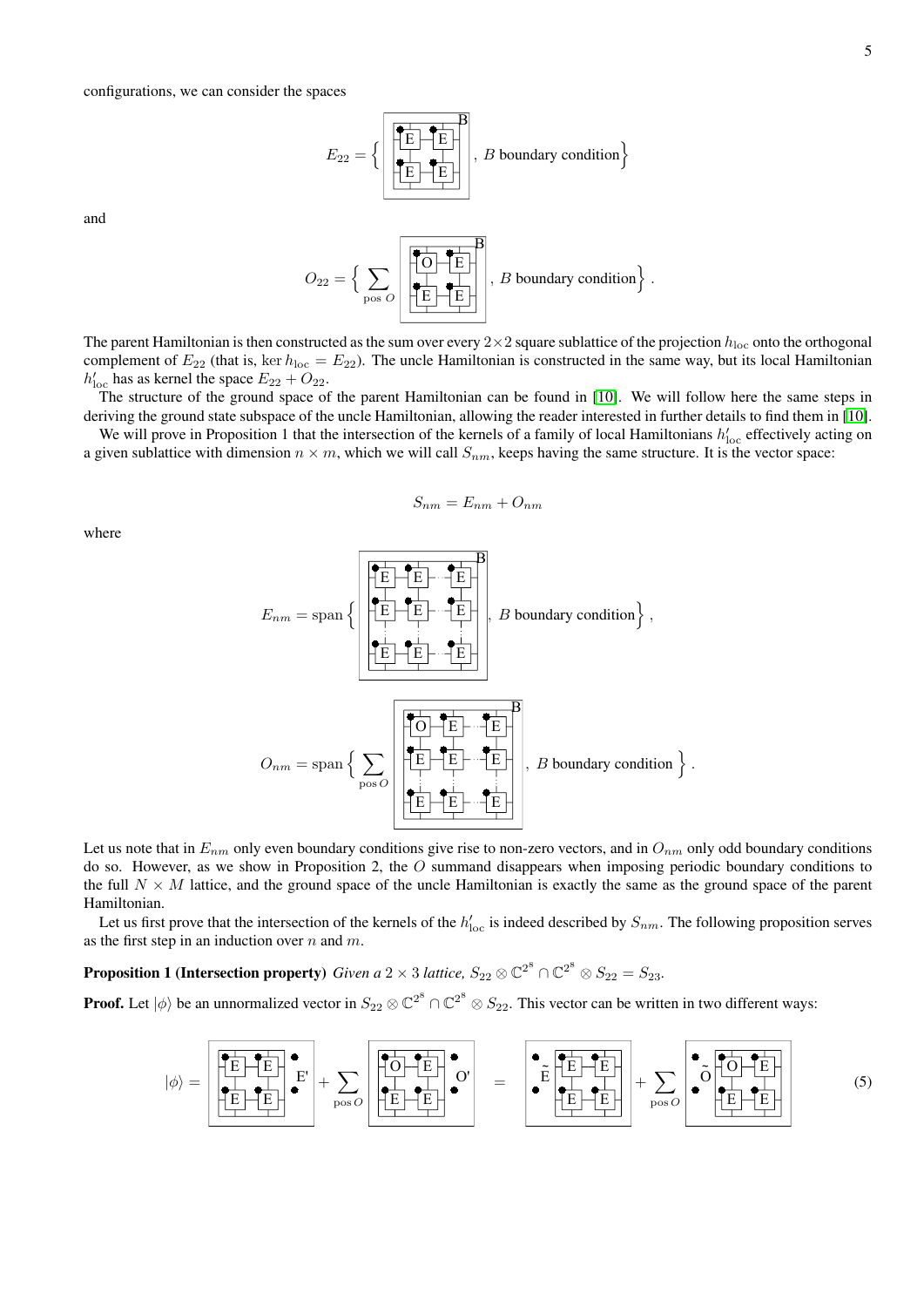W.l.o.g. we can assume that the boundary conditions given by E' and  $\tilde{E}$  are always even, and those given by O' and  $\tilde{O}$  are always odd.

We will now perform the projection



on the physical levels in the second column. As different configurations of E's and O's are orthogonal, this exactly selects this pattern in the second column, and we obtain the equality

<span id="page-5-0"></span>

In order to infer the structure of  $O'$  and  $\tilde{O}$ , we will now project either the first or the third column onto



and use the fact that *i*) O' and  $\tilde{O}$  have odd parity and *ii*) the resulting tensor network of E's and O's is equivalent to a projection onto the odd parity subspace. By projecting the first row, we find that

<span id="page-5-1"></span>

and by projecting the third row, we obtain a corresponding equation for  $\tilde{O}$  with a boundary  $O_2$ . Re-substituting in [\(6\)](#page-5-0), we find that  $O_1 = O_2$ ; moreover, the new boundary condition has odd parity. Substituting Eq. [\(7\)](#page-5-1) and its analog for  $\hat{O}$  back into Eq. [\(5\)](#page-4-0), we obtain

<span id="page-5-2"></span>

where the sums run over all positions of the O tensor inside the gray regions.

We now use the same trick to also infer the structure of  $E'$  and  $\tilde{E}$ : We apply the projection

$$
\begin{array}{c}\n\begin{array}{c}\n\stackrel{\bullet}{\leftarrow} \\
\uparrow \\
\downarrow \\
\downarrow\n\end{array} \\
\uparrow \\
\begin{array}{c}\n\stackrel{\bullet}{\leftarrow} \\
\downarrow \\
\downarrow\n\end{array} \\
\uparrow \\
\uparrow \\
\uparrow \\
\downarrow\n\end{array} \\
\uparrow \\
\begin{array}{c}\n\stackrel{\bullet}{\leftarrow} \\
\downarrow \\
\downarrow \\
\downarrow\n\end{array} \\
\uparrow \\
\uparrow \\
\downarrow \\
\uparrow \\
\downarrow \\
\downarrow\n\end{array}
$$

in either the first or the third column of Eq. [\(8\)](#page-5-2); after re-substituting the resulting conditions, we find that

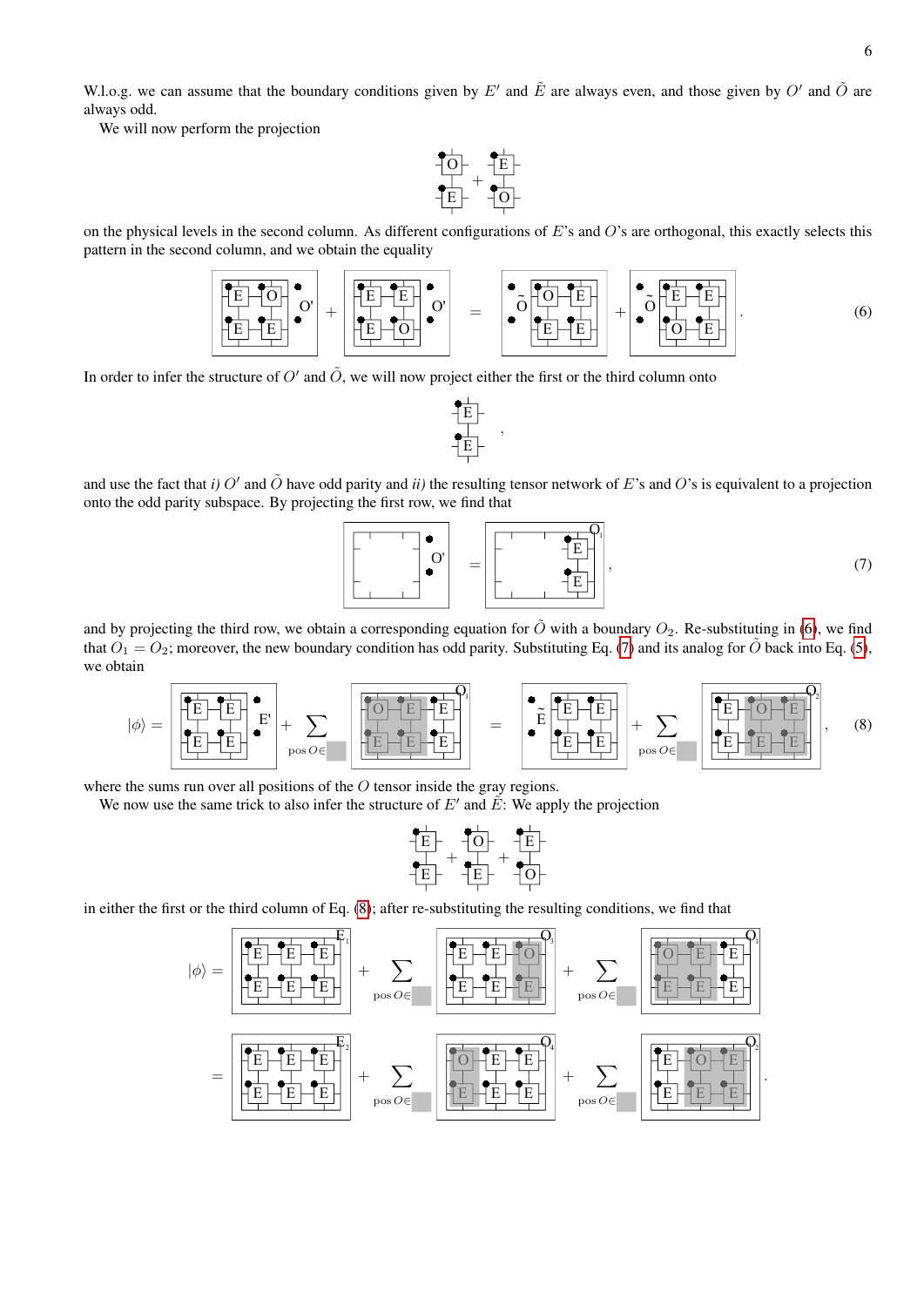By matching equal patterns of E's and O's, we can easily check that  $E_1 = E_2$ ,  $O_1 = O_4$ , and  $O_2 = O_3$ . Thus, there exist unique even and odd boundary conditions  $B_E = E_1 = E_2$  and  $B_O = O_1 = O_2 = O_3 = O_4$  which describe the state  $|\phi\rangle$  as an element from  $S_{23}$ .

Using this argument inductively, we can indeed prove for any contractible rectangle of size  $n \times m$  (or in fact any contractible region) that  $S_{nm}$  is equal to the intersection of the kernels of the local Hamiltonians  $h'_{loc}$  which act inside the region.

# Proposition 2 (Closure property) *The ground space of the uncle Hamiltonian coincides with the ground space of the parent Hamiltonian.*

**Proof.** Exploiting the  $\sigma_z$  symmetry of E and O tensors, we can prove that for a state to lie in the kernel of every  $h'_{\text{loc}}$ , and therefore in the kernel of  $H'$ , it should remain invariant under the projection at any two sites connected by any bond onto  $\text{span}\{|00\rangle + |11\rangle, |0\rangle\sigma_z(|0\rangle) + |1\rangle\sigma_z(|1\rangle)\} = \text{span}\{|00\rangle, |11\rangle\}.$ Let us show why.

If we denote the identity by  $-\leftarrow$ , we have



The first and last summands remain invariant under projection onto span $\{|00\rangle + |11\rangle\}$  at the sites conected by the bond, and second and third summands under projection onto  $\text{span}\{|0\rangle\sigma_z(|0\rangle)+|1\rangle\sigma_z(|1\rangle)\}$ . Therefore, if we project onto the sum of these two spaces the tensors remains unchanged.

Thus only linear combinations of the identity and  $\sigma_{\gamma}$  may appear in the closure bonds when imposing periodic boundary conditions, and all periodic boundary conditions are necesarily even. Hence, given the full lattice and periodic boundary conditions, the elements in  $S_{NM}$  which came from  $O_{NM}$  need to vanish.

Consequently  $S<sub>final</sub>$ , the ground space of the uncle Hamiltonian, is constructed by imposing periodic boundary conditions to  $E_{NM}$ , and therefore coincides with the ground state subspace of the toric code parent Hamiltonian  $H_{TC}$ , whose detailed construction can be found in [\[10\]](#page-3-9).

### Appendix B: Spectrum of the uncle Hamiltonian in the thermodynamic limit

In this section we prove that, once we fix one of the two dimensions of the lattice, the spectrum of the uncle Hamiltonian  $H'$ in the thermodynamic limit is  $\mathbb{R}^+$ . The proof follows essentially the same steps as the one from [\[17\]](#page-3-17) for the uncle Hamiltonian of the GHZ state. We sketch the main steps adapted to the toric code case.

The tensor E appearing in this appendix is the previous one multiplied by a constant so that the MPS corresponding to a column of  $E$  tensors is in its normal form [\[7\]](#page-3-6). This constant depends on the column size.

The thermodynamic limit of H<sup>t</sup> can be studied as acting on the closure of the space  $S = \bigcup_{i < j} S_{i,j}$ , where



and X runs over all the possible tensors.

We will usually omit the location of  $X$  whenever this does not matter due to translational invariance of the Hamiltonian.

Inside S we can find the space  $S^2$  spanned by vectors with the tensor E everywhere but two places in which the tensor O is located. In the case the tensors O are located in places  $(i, j)$  and  $(k, l)$  of the lattice, we call this state  $|\phi_{i,j}^{k,l}\rangle$ .